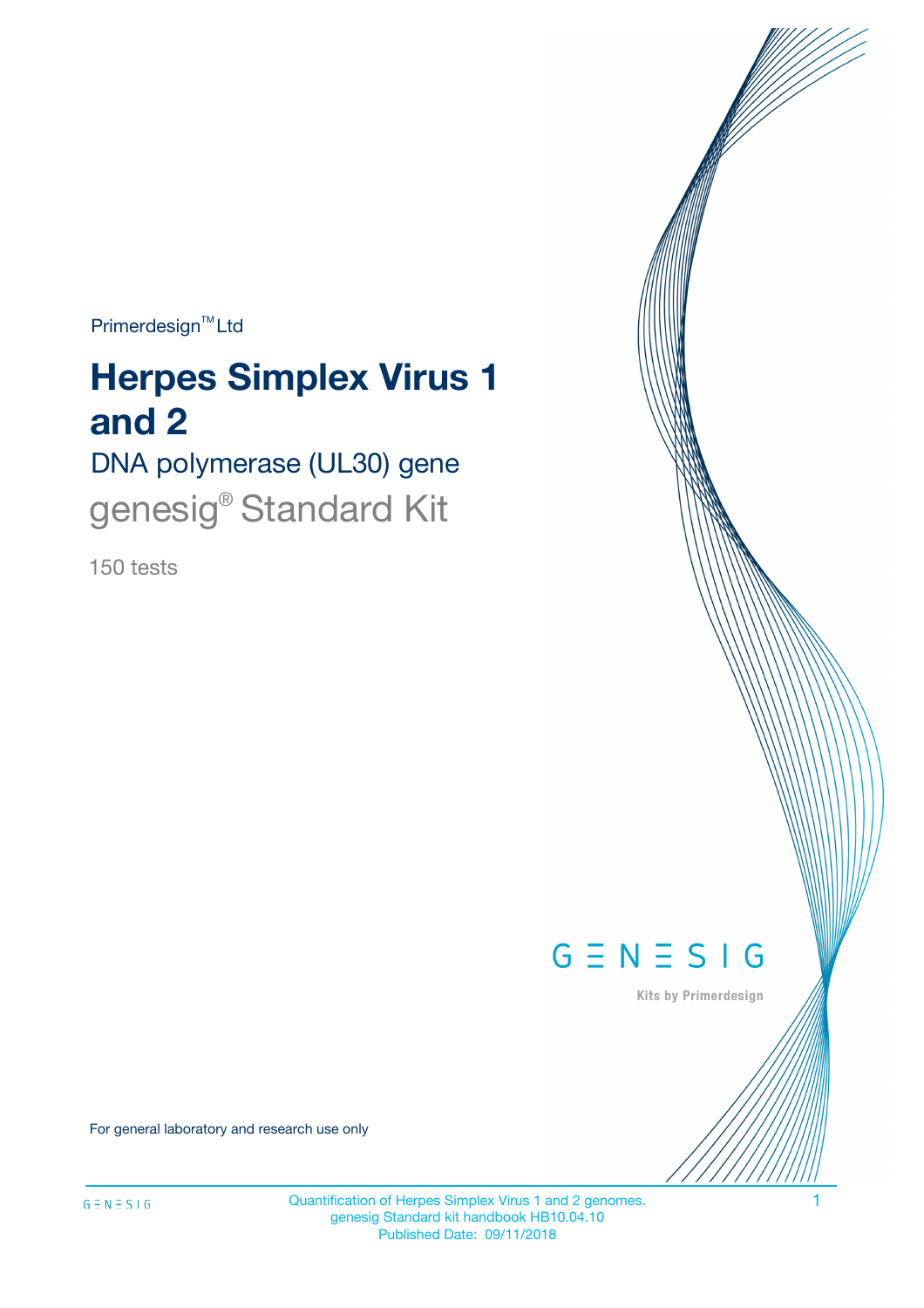## Introduction to Herpes Simplex Virus 1 and 2

The herpes simplex virus (HSV) is a virus that manifests itself in two common viral infections (HSV1 and HSV 2), each marked by painful, watery blisters on the skin, mucous membranes (such as the mouth or lips) or on the genitals. The double-stranded DNA virus belongs to the family Herpesviridae, subfamily Alphaherpesviridae and has a circular genome of 155 kb. HSV -1 and HSV-2 share the same overall structure, as well as very high similarity in most genes. Both HSV-1 and HSV-2 have two unique regions, named UL and US surrounded and defined by three sets of inverted repeats, named LTRa, LTRb and LTRc. The UL and US regions are found in both forward and inverted directions and wild type HSV occurs equally in all four possible arrangements (isomers) of the UL and US regions. The coordinate system is defined to begin at the first nucleotide of the shortest terminal repeat, LTRa, followed by LTRb, and the long unique region, UL.

The disease is contagious, particularly during an outbreak, and is currently incurable. HSV-1 and HSV-2 are closely related but differ in epidemiology. HSV-1 is traditionally associated with facial disease while HSV-2 is traditionally associated with genital disease. HSV is transmitted by close personal contact, and infection occurs via inoculation of virus into susceptible mucosal surfaces (eg, oropharynx, cervix, conjunctiva) or through small cracks in the skin. The virus is readily inactivated at room temperature and by drying; hence, aerosol and fomitic spread are rare.

The clinical course of herpes simplex infection depends on the age and immune status of the host, the anatomic site of involvement, and the antigenic virus type. Primary herpes simplex virus HSV–1 and HSV-2 infections are accompanied by systemic signs, longer duration of symptoms, and higher rate of complications. Recurrent episodes are milder and shorter. Both HSV-1 and HSV-2 can cause similar genital and orofacial primary infections after contact with infectious secretions containing the virus or can be asympomatic. Symptoms of genital herpes may include itching or tingling sensations in the genitals,small fluid-filled blisters that burst leaving sores, headaches, backache and flu-like symptoms, including swollen glands or fever.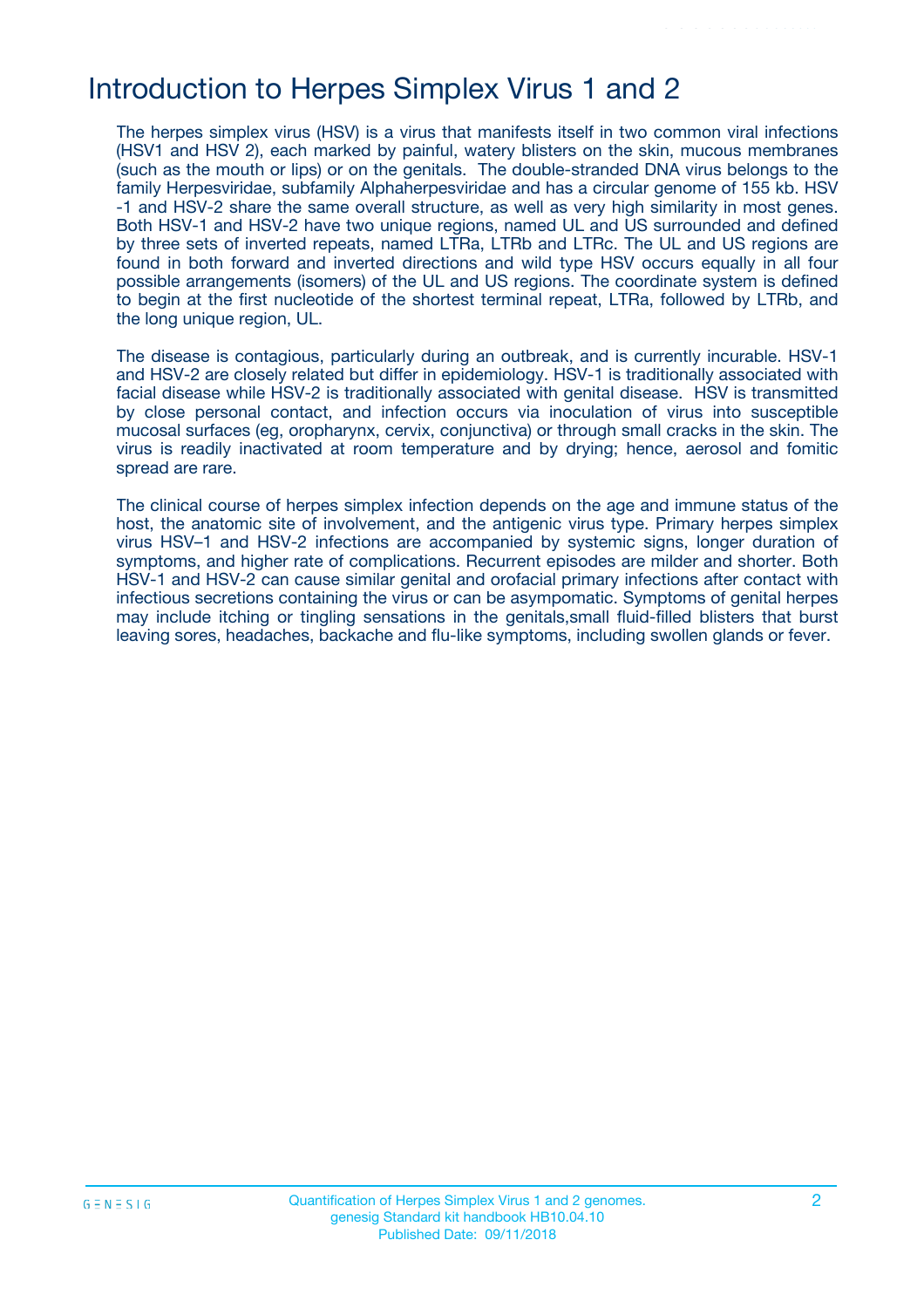The Primerdesign genesig Kit for Herpes Simplex Virus 1 and 2 (HSV1&2) genomes is designed for the in vitro quantification of HSV1&2 genomes. The kit is designed to have a broad detection profile. Specifically, the primers represent 100% homology with over 95% of the NCBI database reference sequences available at the time of design.

The dynamics of genetic variation means that new sequence information may become available after the initial design. Primerdesign periodically reviews the detection profiles of our kits and when required releases new versions.

If you require further information, or have a specific question about the detection profile of this kit then please send an e.mail to enquiry@primerdesign.co.uk and our bioinformatics team will answer your question.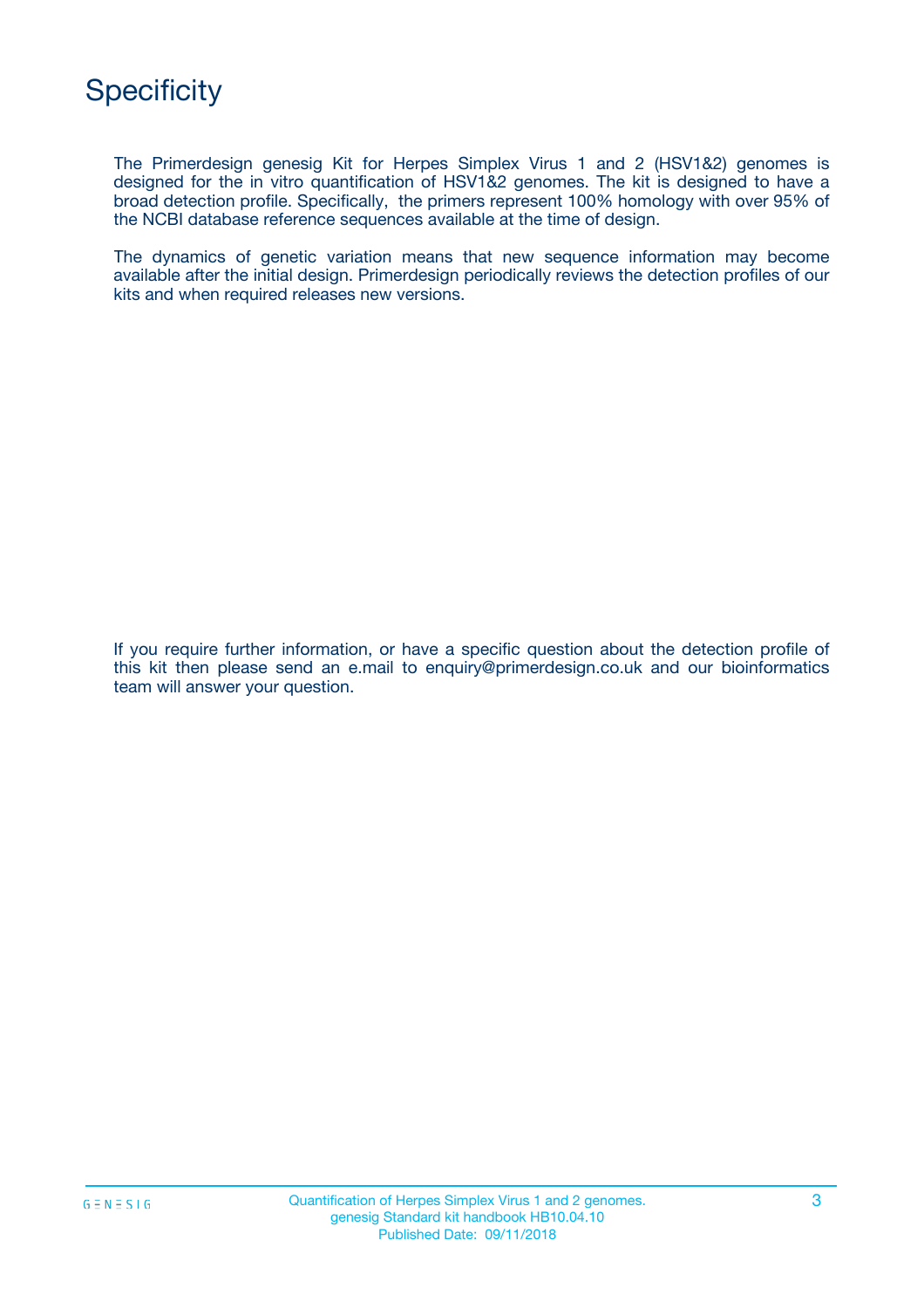# Kit contents

- **HSV1&2 specific primer/probe mix (150 reactions BROWN)** FAM labelled
- **HSV1&2 positive control template (for Standard curve RED)**
- **RNase/DNase free water (WHITE)** for resuspension of primer/probe mixes
- **Template preparation buffer (YELLOW)** for resuspension of positive control template and standard curve preparation

# Reagents and equipment to be supplied by the user

#### **Real-time PCR Instrument**

#### **Extraction kit**

This kit is recommended for use with genesig Easy DNA/RNA extraction kit. However, it is designed to work well with all processes that yield high quality RNA and DNA with minimal PCR inhibitors.

#### **oasig**TM **lyophilised or Precision**®**PLUS 2X qPCR Master Mix**

This kit is intended for use with oasig or PrecisionPLUS2X qPCR Master Mix.

**Pipettors and Tips**

**Vortex and centrifuge**

**Thin walled 1.5 ml PCR reaction tubes**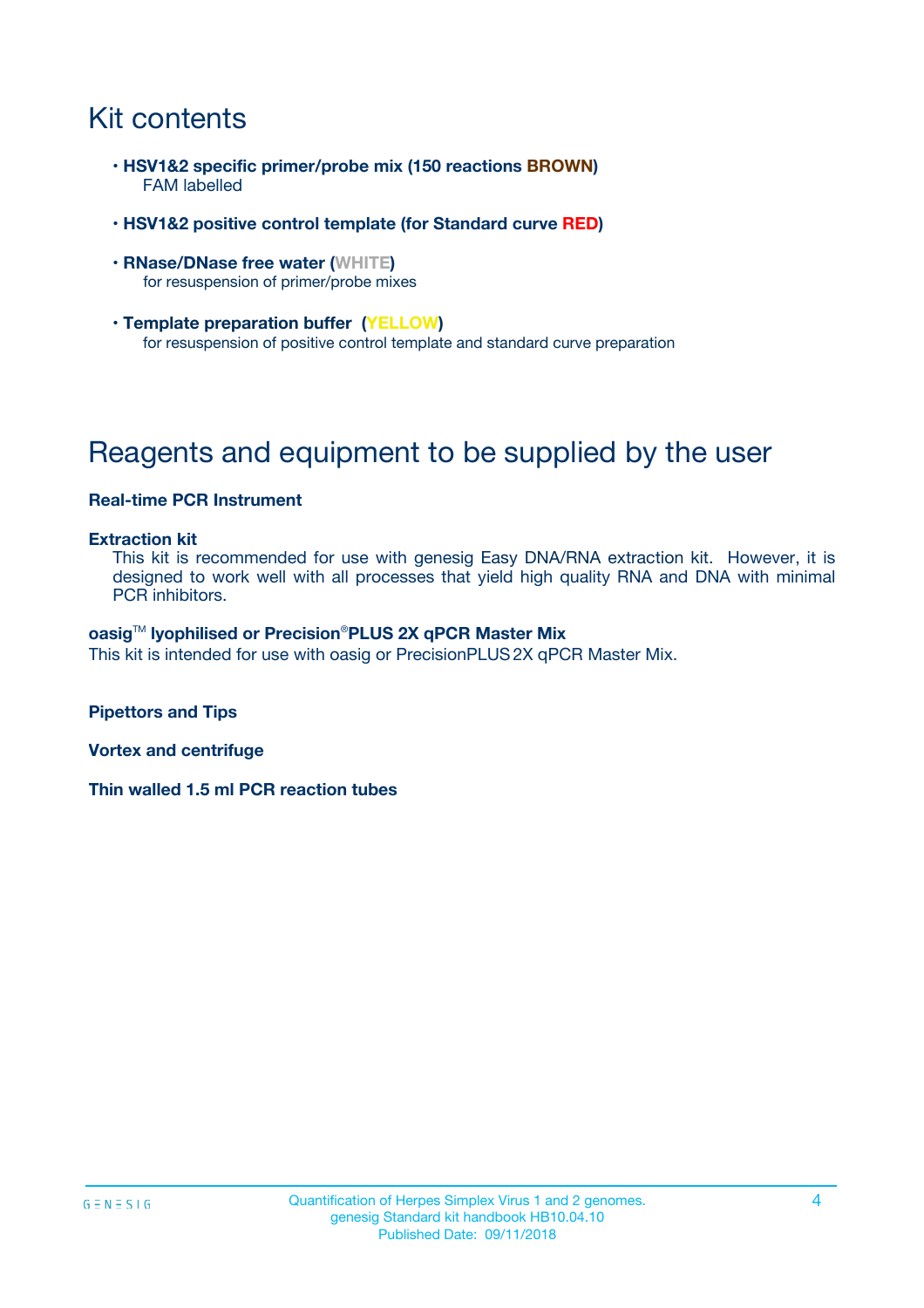### Kit storage and stability

This kit is stable at room temperature but should be stored at -20ºC on arrival. Once the lyophilised components have been resuspended they should not be exposed to temperatures above -20°C for longer than 30 minutes at a time and unnecessary repeated freeze/thawing should be avoided. The kit is stable for six months from the date of resuspension under these circumstances.

If a standard curve dilution series is prepared this can be stored frozen for an extended period. If you see any degradation in this serial dilution a fresh standard curve can be prepared from the positive control.

Primerdesign does not recommend using the kit after the expiry date stated on the pack.

### Suitable sample material

All kinds of sample material suited for PCR amplification can be used. Please ensure the samples are suitable in terms of purity, concentration, and DNA integrity. Always run at least one negative control with the samples. To prepare a negative-control, replace the template DNA sample with RNase/DNase free water.

### Dynamic range of test

Under optimal PCR conditions genesig HSV1&2 detection kits have very high priming efficiencies of >95% and can detect less than 100 copies of target template.

### Notices and disclaimers

This product is developed, designed and sold for research purposes only. It is not intended for human diagnostic or drug purposes or to be administered to humans unless clearly expressed for that purpose by the Food and Drug Administration in the USA or the appropriate regulatory authorities in the country of use. During the warranty period Primerdesign genesig detection kits allow precise and reproducible data recovery combined with excellent sensitivity. For data obtained by violation to the general GLP guidelines and the manufacturer's recommendations the right to claim under guarantee is expired. PCR is a proprietary technology covered by several US and foreign patents. These patents are owned by Roche Molecular Systems Inc. and have been sub-licensed by PE Corporation in certain fields. Depending on your specific application you may need a license from Roche or PE to practice PCR. Additional information on purchasing licenses to practice the PCR process may be obtained by contacting the Director of Licensing at Roche Molecular Systems, 1145 Atlantic Avenue, Alameda, CA 94501 or Applied Biosystems business group of the Applera Corporation, 850 Lincoln Centre Drive, Foster City, CA 94404. In addition, the 5' nuclease assay and other homogeneous amplification methods used in connection with the PCR process may be covered by U.S. Patents 5,210,015 and 5,487,972, owned by Roche Molecular Systems, Inc, and by U.S. Patent 5,538,848, owned by The Perkin-Elmer Corporation.

### Trademarks

Primerdesign™ is a trademark of Primerdesign Ltd.

genesig $^\circledR$  is a registered trademark of Primerdesign Ltd.

The PCR process is covered by US Patents 4,683,195, and 4,683,202 and foreign equivalents owned by Hoffmann-La Roche AG. BI, ABI PRISM® GeneAmp® and MicroAmp® are registered trademarks of the Applera Genomics (Applied Biosystems Corporation). BIOMEK® is a registered trademark of Beckman Instruments, Inc.; iCycler™ is a registered trademark of Bio-Rad Laboratories, Rotor-Gene is a trademark of Corbett Research. LightCycler™ is a registered trademark of the Idaho Technology Inc. GeneAmp®, TaqMan® and AmpliTaqGold® are registered trademarks of Roche Molecular Systems, Inc., The purchase of the Primerdesign reagents cannot be construed as an authorization or implicit license to practice PCR under any patents held by Hoffmann-LaRoche Inc.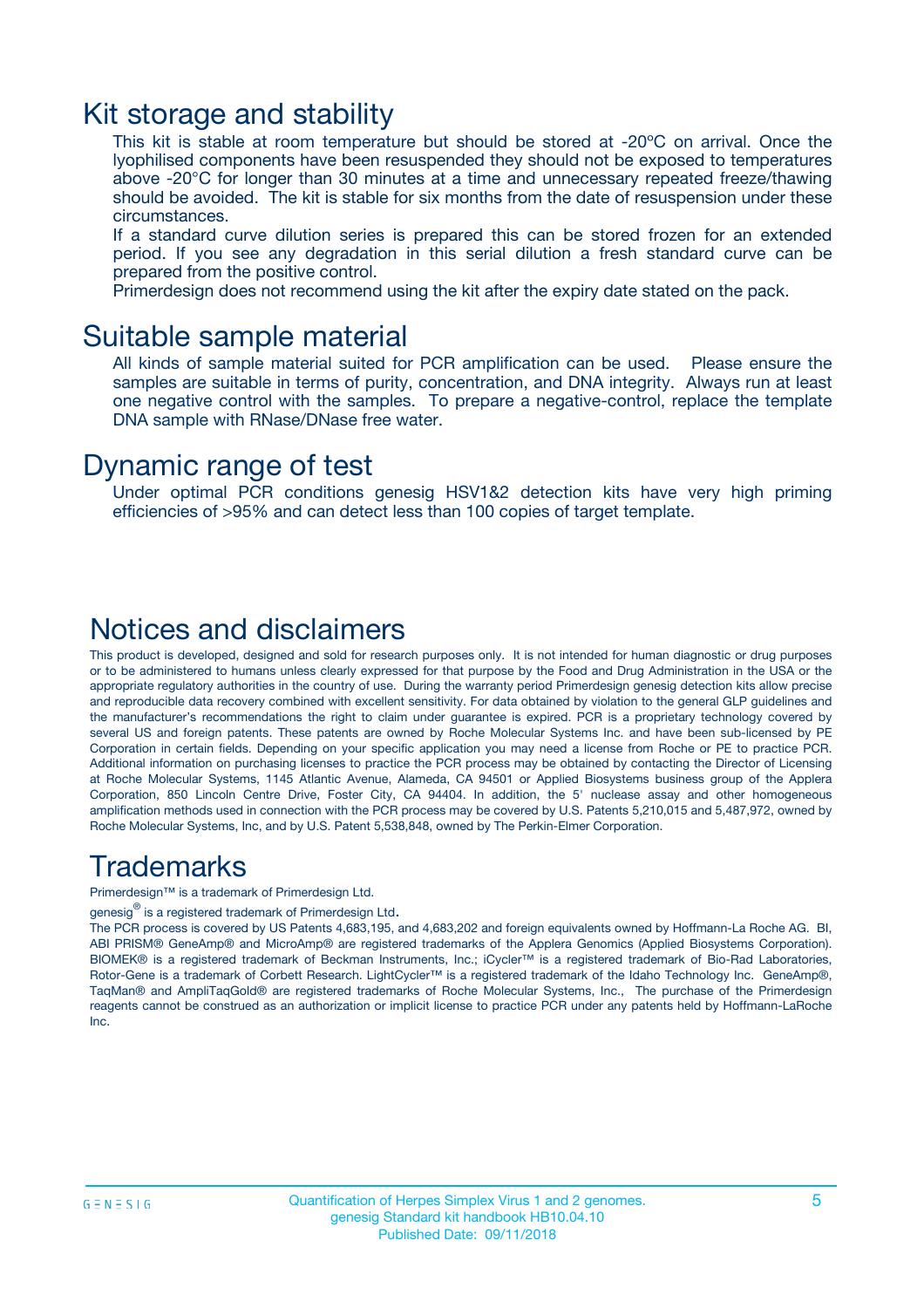# Principles of the test

#### **Real-time PCR**

A HSV1&2 specific primer and probe mix is provided and this can be detected through the FAM channel.

The primer and probe mix provided exploits the so-called TaqMan® principle. During PCR amplification, forward and reverse primers hybridize to the HSV1&2 DNA. A fluorogenic probe is included in the same reaction mixture which consists of a DNA probe labeled with a 5`-dye and a 3`-quencher. During PCR amplification, the probe is cleaved and the reporter dye and quencher are separated. The resulting increase in fluorescence can be detected on a range of qPCR platforms.

#### **Positive control**

For copy number determination and as a positive control for the PCR set up, the kit contains a positive control template. This can be used to generate a standard curve of HSV1&2 copy number / Cq value. Alternatively the positive control can be used at a single dilution where full quantitative analysis of the samples is not required. Each time the kit is used, at least one positive control reaction must be included in the run. A positive result indicates that the primers and probes for detecting the target HSV1&2 gene worked properly in that particular experimental scenario. If a negative result is obtained the test results are invalid and must be repeated. Care should be taken to ensure that the positive control does not contaminate any other kit component which would lead to false-positive results. This can be achieved by handling this component in a Post PCR environment. Care should also be taken to avoid cross-contamination of other samples when adding the positive control to the run. This can be avoided by sealing all other samples and negative controls before pipetting the positive control into the positive control well.

#### **Negative control**

To validate any positive findings a negative control reaction should be included every time the kit is used. For this reaction the RNase/DNase free water should be used instead of template. A negative result indicates that the reagents have not become contaminated while setting up the run.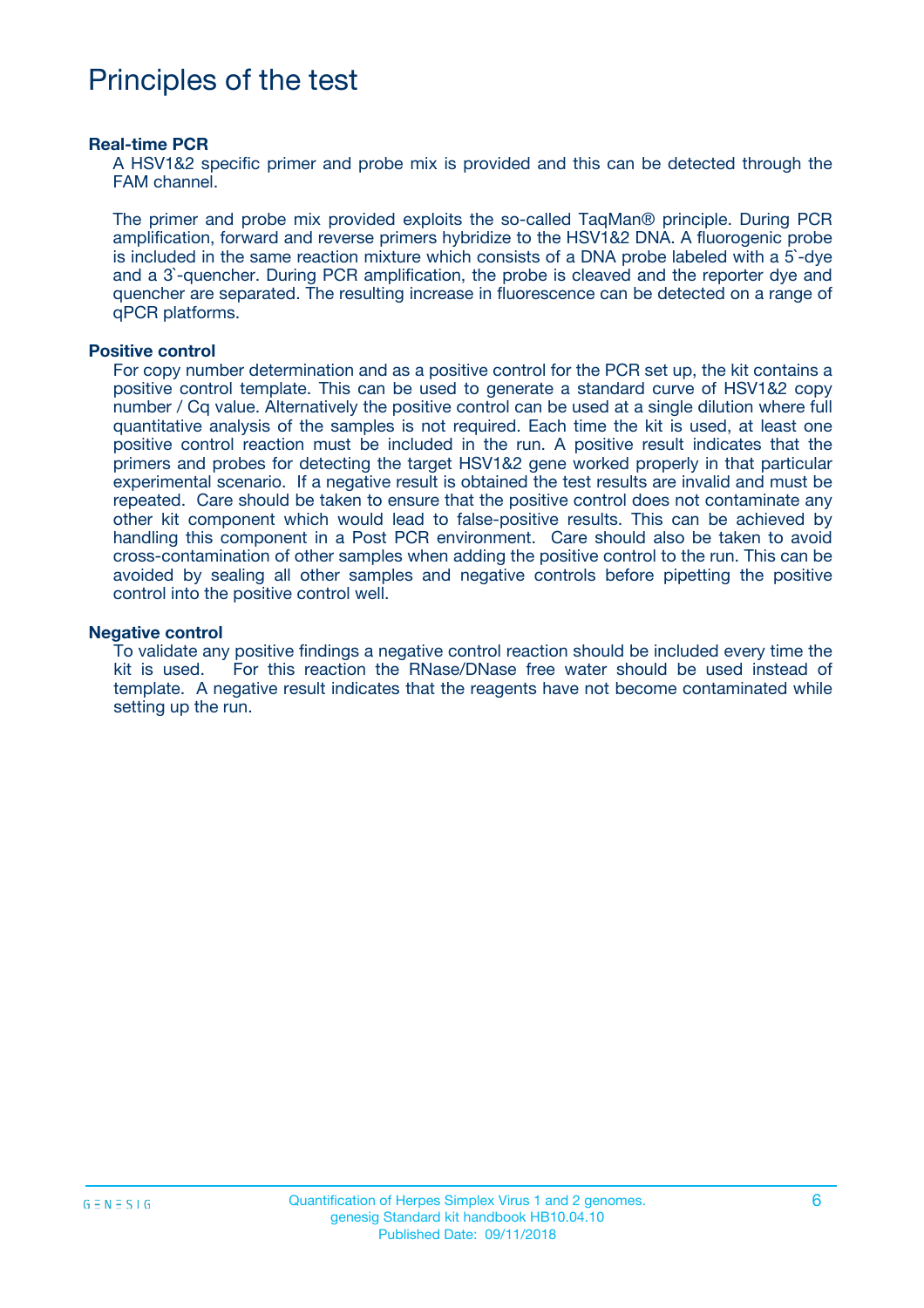## Resuspension protocol

To minimize the risk of contamination with foreign DNA, we recommend that all pipetting be performed in a PCR clean environment. Ideally this would be a designated PCR lab or PCR cabinet. Filter tips are recommended for all pipetting steps.

#### **1. Pulse-spin each tube in a centrifuge before opening.**

This will ensure lyophilised primer and probe mix is in the base of the tube and is not spilt upon opening the tube.

**2. Resuspend the kit components in the RNase/DNase free water supplied, according to the table below.**

To ensure complete resuspension, vortex each tube thoroughly.

| Component - resuspend in water<br>Volume   |        |
|--------------------------------------------|--------|
| <b>Pre-PCR pack</b>                        |        |
| <b>HSV1&amp;2 primer/probe mix (BROWN)</b> | 165 ul |

### **3. Resuspend the positive control template in the template preparation buffer supplied, according to the table below:**

To ensure complete resuspension, vortex the tube thoroughly.

| Component - resuspend in template preparation buffer |        |  |
|------------------------------------------------------|--------|--|
| <b>Post-PCR heat-sealed foil</b>                     |        |  |
| HSV1&2 Positive Control Template (RED) *             | 500 µl |  |

\* This component contains high copy number template and is a VERY significant contamination risk. It must be opened and handled in a separate laboratory environment, away from the other components.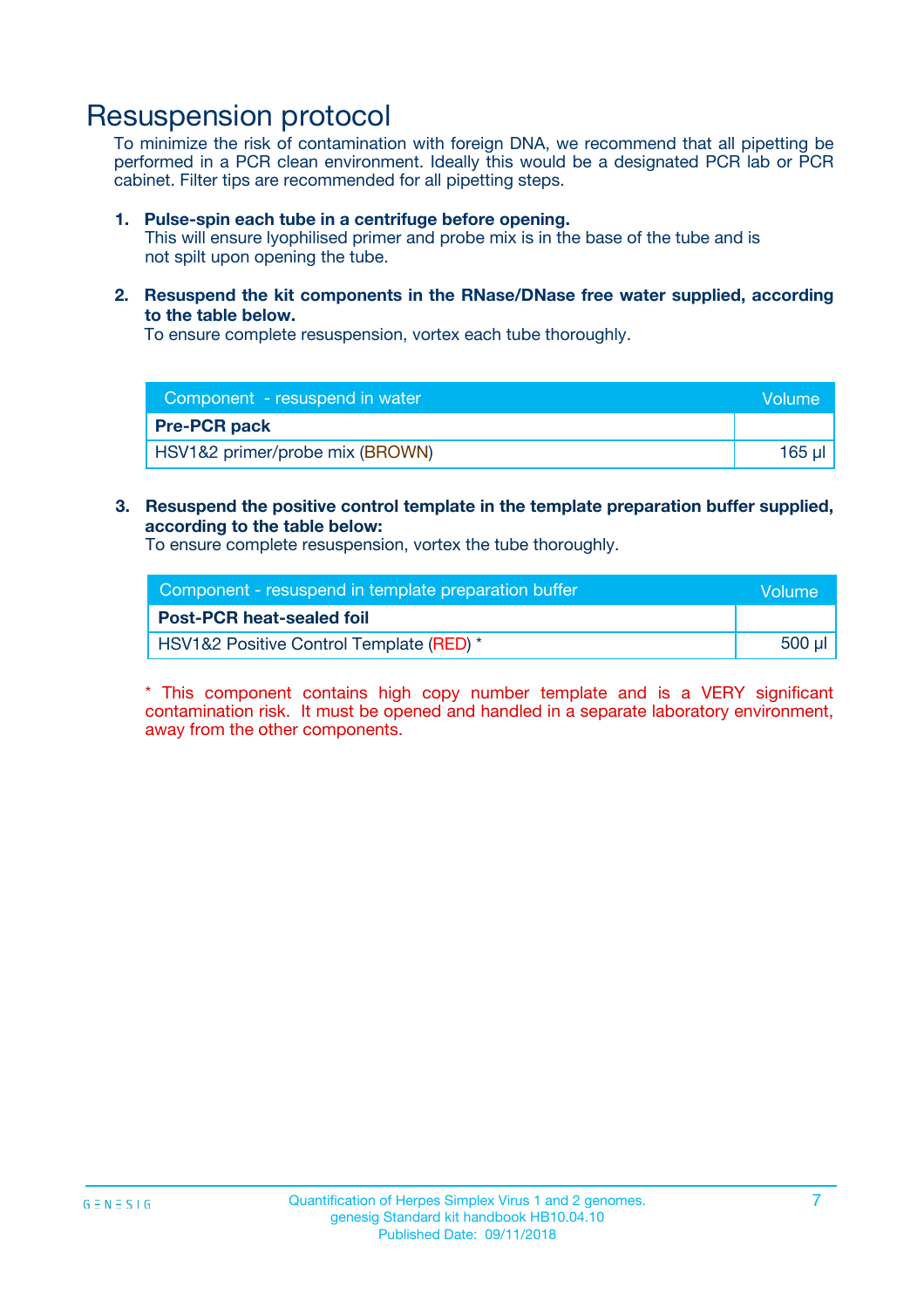# qPCR detection protocol

**1. For each DNA sample prepare a reaction mix according to the table below:** Include sufficient reactions for positive and negative controls.

| Component                                 | Volume           |
|-------------------------------------------|------------------|
| oasig or PrecisionPLUS 2X qPCR Master Mix | 10 $\mu$         |
| HSV1&2 primer/probe mix (BROWN)           | 1 $\mu$          |
| <b>RNase/DNase free water (WHITE)</b>     | $4 \mu$          |
| <b>Final Volume</b>                       | 15 <sub>ul</sub> |

- **2. Pipette 15µl of this mix into each well according to your qPCR experimental plate set up.**
- **3. Prepare DNA templates for each of your samples.**
- **4. Pipette 5µl of DNA template into each well, according to your experimental plate set up.**

For negative control wells use 5µl of RNase/DNase free water. The final volume in each well is 20µl.

**5. If a standard curve is included for quantitative analysis, prepare a reaction mix according to the table below:**

| Component                                 | Volume          |
|-------------------------------------------|-----------------|
| oasig or PrecisionPLUS 2X qPCR Master Mix | 10 µl           |
| HSV1&2 primer/probe mix (BROWN)           | 1 µI            |
| <b>RNase/DNase free water (WHITE)</b>     | $4 \mu$         |
| <b>Final Volume</b>                       | 15 <sub>µ</sub> |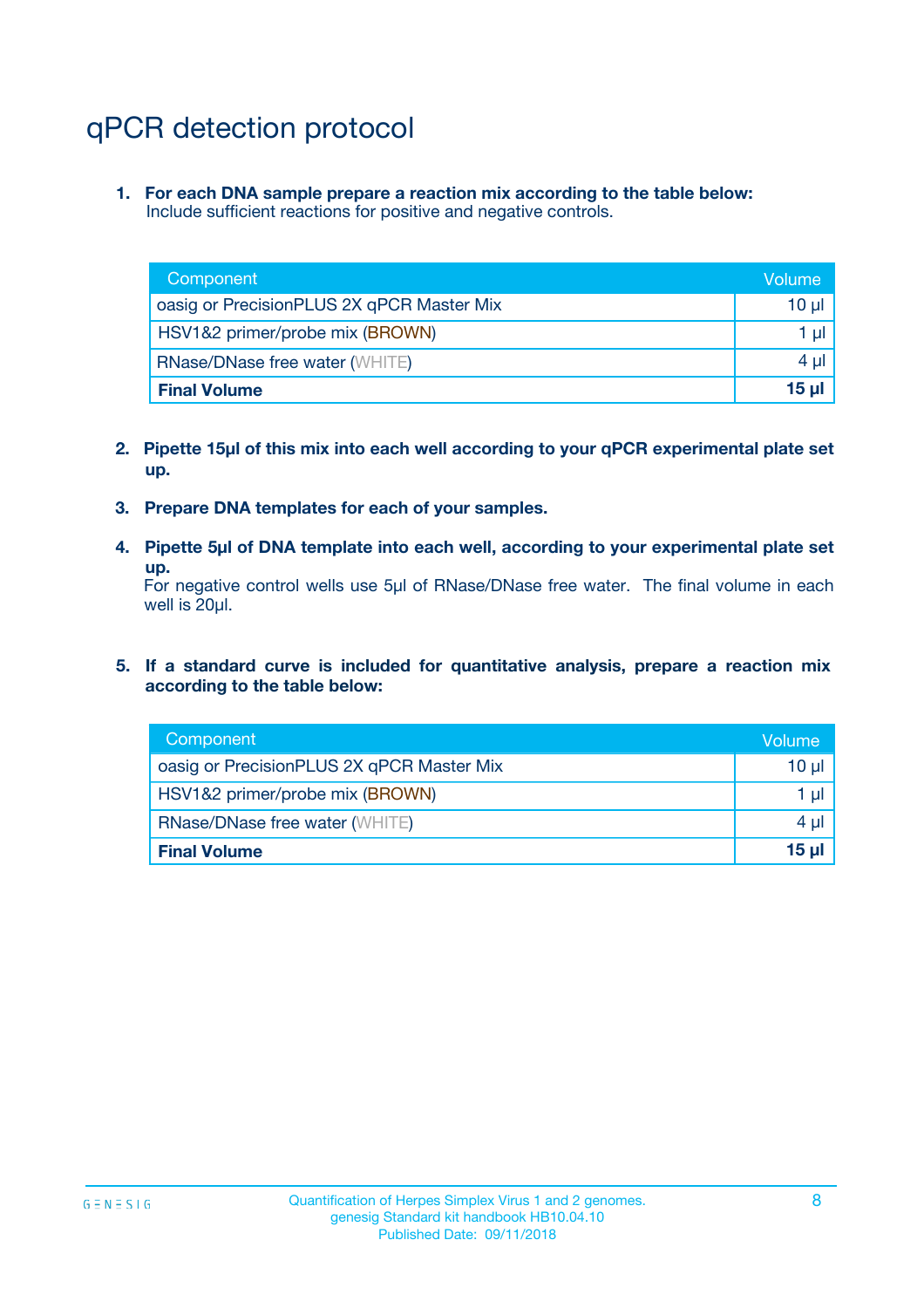### **6. Preparation of a standard curve dilution series.**

- 1) Pipette 90µl of template preparation buffer into 5 tubes and label 2-6
- 2) Pipette 10µl of Positive Control Template (RED) into tube 2
- 3) Vortex thoroughly
- 4) Change pipette tip and pipette 10µl from tube 2 into tube 3
- 5) Vortex thoroughly

Repeat steps 4 and 5 to complete the dilution series

| <b>Standard Curve</b>         | <b>Copy Number</b>     |
|-------------------------------|------------------------|
| Tube 1 Positive control (RED) | $2 \times 10^5$ per µl |
| Tube 2                        | $2 \times 10^4$ per µl |
| Tube 3                        | $2 \times 10^3$ per µl |
| Tube 4                        | $2 \times 10^2$ per µl |
| Tube 5                        | 20 per µl              |
| Tube 6                        | 2 per ul               |

7. Pipette 5µl of standard template into each well for the standard curve according to your experimental plate set up.

The final volume in each well is 20µl.

# qPCR amplification protocol

Amplification conditions using oasig or PrecisionPLUS2X qPCR Master Mix.

|             | <b>Step</b>       | <b>Time</b>     | Temp    |
|-------------|-------------------|-----------------|---------|
|             | Enzyme activation | 2 min           | 95 °C   |
| Cycling x50 | Denaturation      | 10 <sub>s</sub> | 95 $°C$ |
|             | DATA COLLECTION * | 60 s            | 60 °C   |

\* Fluorogenic data should be collected during this step through the FAM channel